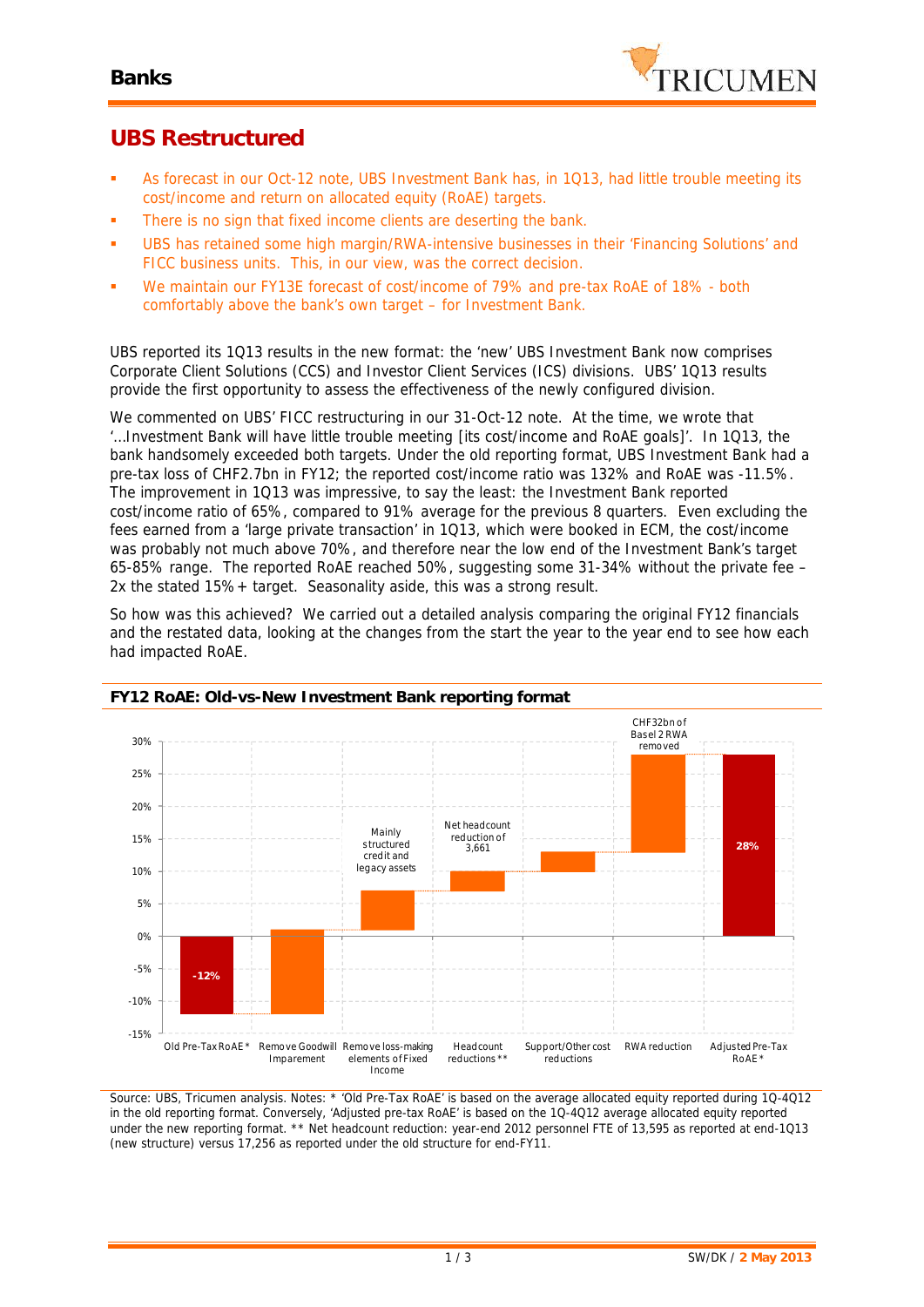

The first material difference is the removal of a CHF3bn goodwill impairment cost relating to the 3Q12: this uplifts FY12 RoAE by 13%, from -12% to +1%, in effect providing the normalised baseline starting point. The closure of a number of lossmaking fixed income businesses (which we estimate were suffering quarterly losses of CHF164m on average) boosts RoAE by 6%; and cut in comp & benefits and other expenses added 3% each. Together, these adjustments lift the RoAE to 13%.

However, in our view it is the RWA reduction that had by far the greatest impact on RoAE. Under the old (Basel 2) reporting format the Investment Bank reduced its RWA from CHF119bn at end-FY11 to just CHF87bn at end-FY12; a 27% cut in a single year. In the new reporting format, which is also aligned with Basel 3, end-FY12 RWA stood at CHF64bn. Although there was a 7% growth in 1Q14, this was still well within the bank's <CHF70bn target. We estimate the bank's aggressive reduction of RWA added 15% to our adjusted RoAE – more than all other contributing factors put together.

Commenting on UBS' FICC (now called Foreign Exchange, Rates and Credit - FERC) restructuring plans at the time of the announcement, we forecast that Investment Bank would comfortably exceed its profitability targets. However, we also stated that UBS faced formidable challenges: that of maintaining DCM capability while exiting many FERC businesses; and execution risk associated with selective exit from hitherto interconnected businesses. While these risks remain, the bank's performance 1Q13 suggests that they are diminishing. 1Q13 DCM revenues (CHF249m) were strong; UBS also commented that credit flow revenues were higher, both of which suggest that fixed income clients are not deserting the bank, as some predicted.

Similarly, it appears that UBS still runs some of its profitable structured businesses within the confines of a reconfigured 'RWA-light' environment. UBS highlighted the positive performance of structured finance and special situations groups in the Financing Solutions unit. Similarly, in FERC, UBS attributed the strong performance in 1Q13, in part, to higher revenues in the rates solutions.

UBS' decision to retain structured finance, special situations, CMBS and rates solutions businesses appears to run contrary to their stated focus on 'flow'. However, we see these higher capital/higher margin units as useful components to the Investment Bank's portfolio of businesses, particularly as UBS has a good track record in many of them.

Looking ahead, the question is whether this performance can be sustained. In our view, the answer is 'yes' – though in inherently turbulent capital markets that is necessarily subject to a 'no major upheavals' caveat (including unfavorable regulatory moves). In our 31-Oct-12 note, we forecast Investment Bank's FY13E cost/income of 79% and pre-tax RoAE of 18% - both comfortably above the bank's own target. We see nothing in 1Q13 results that would prompt adjustment to these figures.

All of this will no doubt offer food for thought to banks that have struggling fixed income divisions. In particular, it highlights the importance of effective RWA management and analysis in the new financial order.